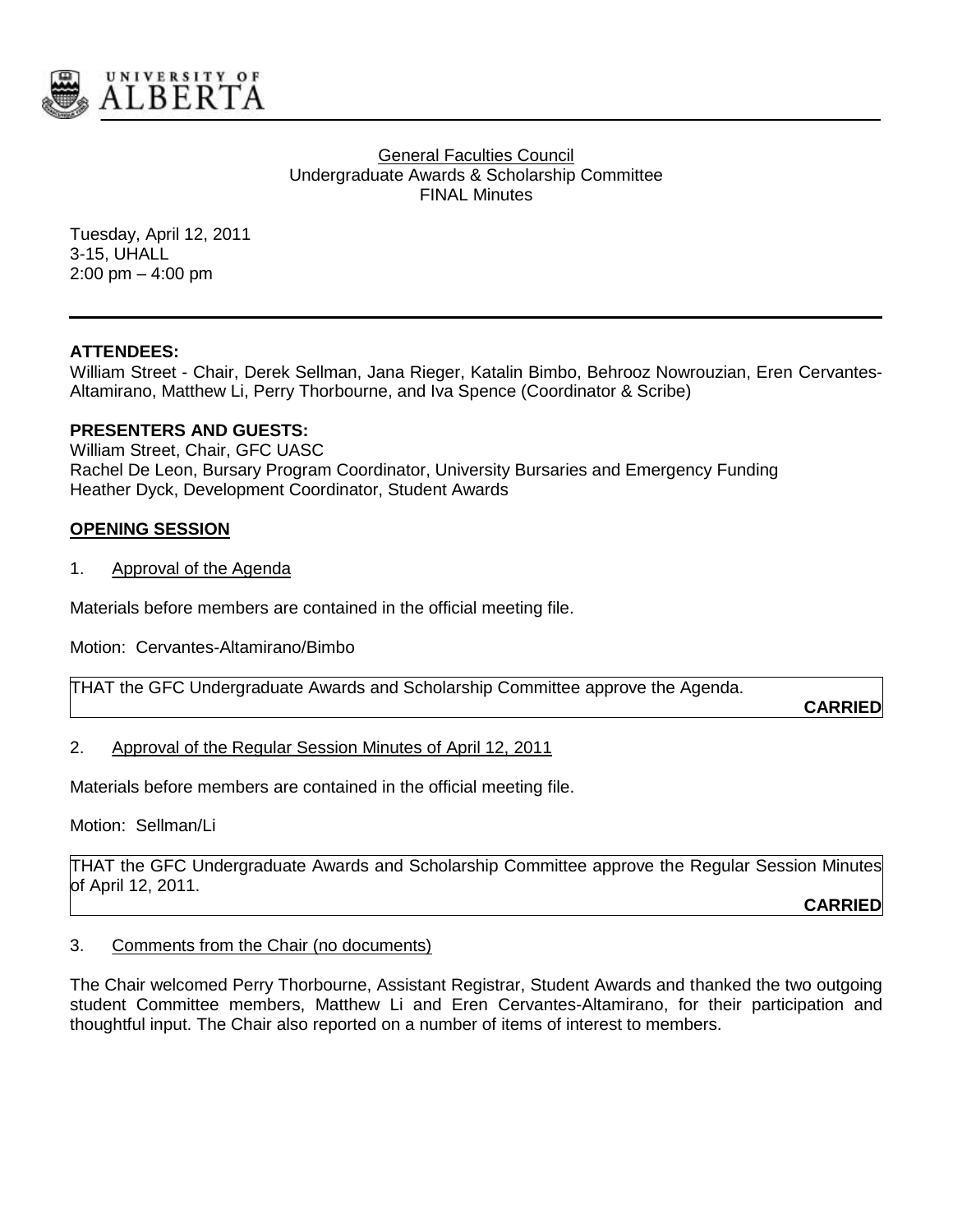# **ACTION ITEMS**

### 4. New Undergraduate University Bursaries and Emergency Funding (UBEF) Bursary for Approval (April 12, 2011)

Materials before members are contained in the official meeting file.

*Presenter:* Rachel De Leon, Bursary Program Coordinator, University Bursaries and Emergency Funding

*Purpose of the Proposal:* To approve a new undergraduate bursary.

New University Bursaries and Emergency Funding (UBEF) Bursaries for approval (April 12, 2011) 1. Mr Anthony Valente Student Bursary

*Discussion:* An editorial change was noted.

Motion: Bimbo/Li

THAT the GFC Undergraduate Awards and Scholarship Committee approve, under delegated authority from General Faculties Council, a new undergraduate bursary, as set forth in Attachment 2 and as amended, to be effective immediately.

#### **CARRIED**

# 5. Approval of Amendments to Existing Undergraduate University Bursaries and Emergency Funding (UBEF) Bursary (Apri12, 2011)

Materials before members are contained in the official meeting file.

*Presenter:* Rachel De Leon, Bursary Program Coordinator, University Bursaries and Emergency Funding

*Purpose of the Proposal:* To approve amendments to an existing undergraduate bursary.

Existing University Bursaries and Emergency Funding (UBEF) Bursaries for approval (April 12, 2011) 1. Camrose Veterinary Hospital Bursary

*Discussion:* An editorial change was noted.

Motion: Bimbo/Rieger

THAT the GFC Undergraduate Awards and Scholarship Committee approve, under delegated authority from General Faculties Council, amendments to an existing undergraduate bursary, as set forth in Attachment 2 and as amended, to be effective immediately.

**CARRIED**

#### 6. New Undergraduate Student Awards and Scholarships For Approval (April 12, 2011)

Materials before members are contained in the official meeting file.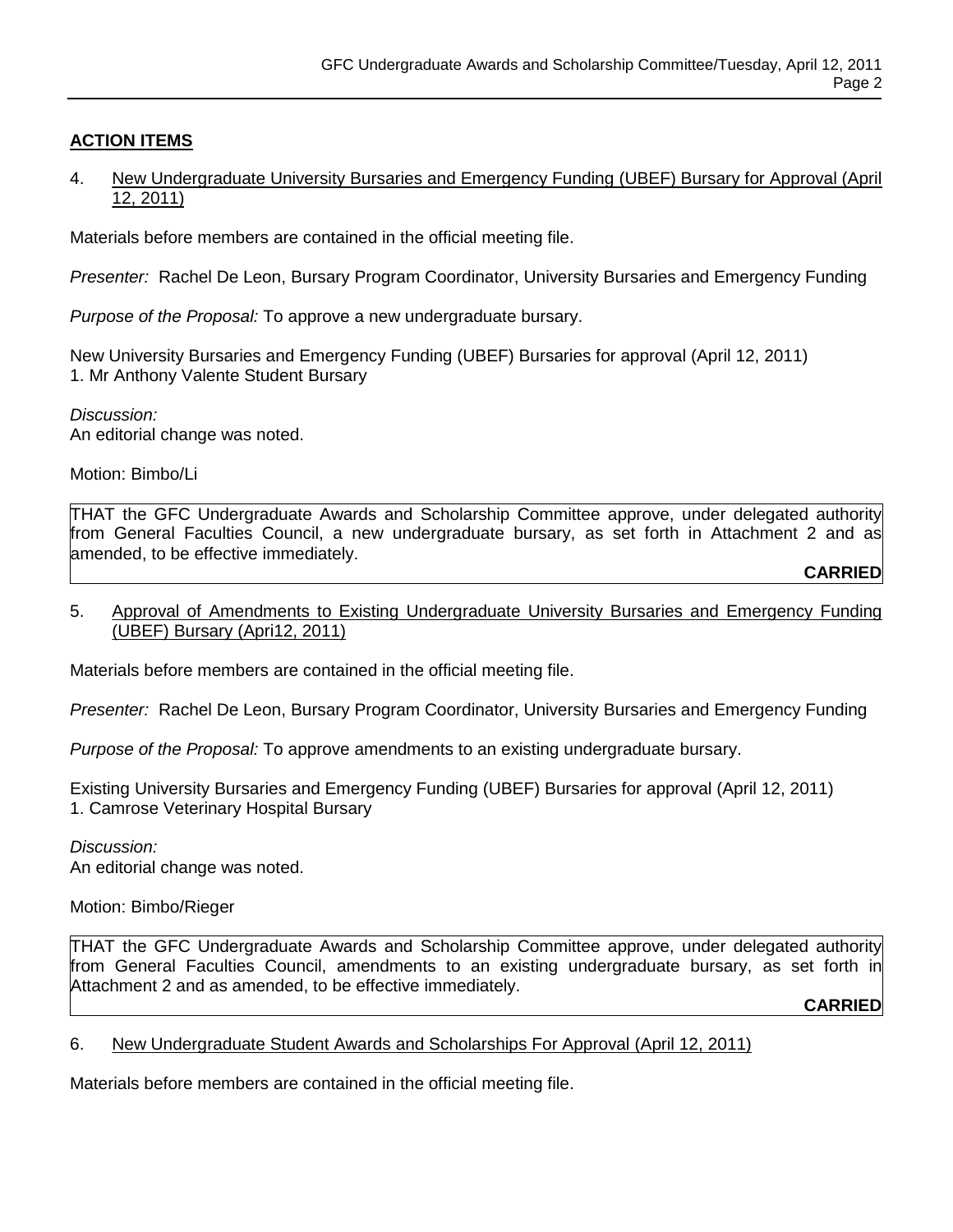*Presenter:* Heather Dyck, Development Coordinator, Student Awards

*Purpose of the Proposal:* To approve new undergraduate awards and scholarships.

New Undergraduate Awards and Scholarships for Approval (April 12, 2011)

- 1. Rey Fuenning Memorial Bar None Award in Integrated Dietetics
- 2. Owen Schlosser Memorial Award
- 3. Owen Schlosser Memorial Scholarship
- 4. Hilda Schweitzer Award
- 5. Hilda Schweitzer Scholarship
- 6. Laura Chee Memorial Scholarship
- 7. Guy Goyette Scholarship
- 8. Law Class of 1969 Memorial Bursary
- 9. APEGGA Education Foundation Academic Excellence Scholarship in Engineering
- 10. Val Wolski Memorial Award
- 11. Alberta Law Foundation Entrance Bursary
- 12. Alberta Law Foundation Undergraduate Bursary
- 13. Stephanie (Denhoff) Harrison Memorial Award in Law
- 14. David Johnston Law Scholarship

*Discussion:*

A number of editorial amendments were made to the awards. For the Laura Chee Memorial Scholarship a lively discussion ensued regarding "qualities versus behaviours". The Committee provided a friendly amendment to better reflect the distinction between the two.

Motion: Bimbo/Li

THAT the GFC Undergraduate Awards and Scholarship Committee approve, under delegated authority from General Faculties Council new undergraduate awards and scholarships, as set forth in Attachment 2 and as amended, to be effective immediately.

# **CARRIED**

### 7. Approval of Amendments to Existing Undergraduate Student Awards and Scholarships (April 12, 2011)

Materials before members are contained in the official meeting file.

*Presenter:* Heather Dyck, Development Coordinator, Student Awards

*Purpose of the Proposal:* To approve amendments to existing undergraduate awards and scholarships.

Existing Undergraduate Awards and Scholarships for Approval (April 12, 2011)

- 1. MacHardy-Stephanson Award in Agricultural Engineering
- 2. Yuichi Kurimoto Memorial Award

*Discussion:*

Committee members questioned information regarding the value of the Yuichi Kurimoto Memorial. The Awards Office noted that there is not a maximum allocation per student as the value is variable with a maximum allocation of \$72,000.